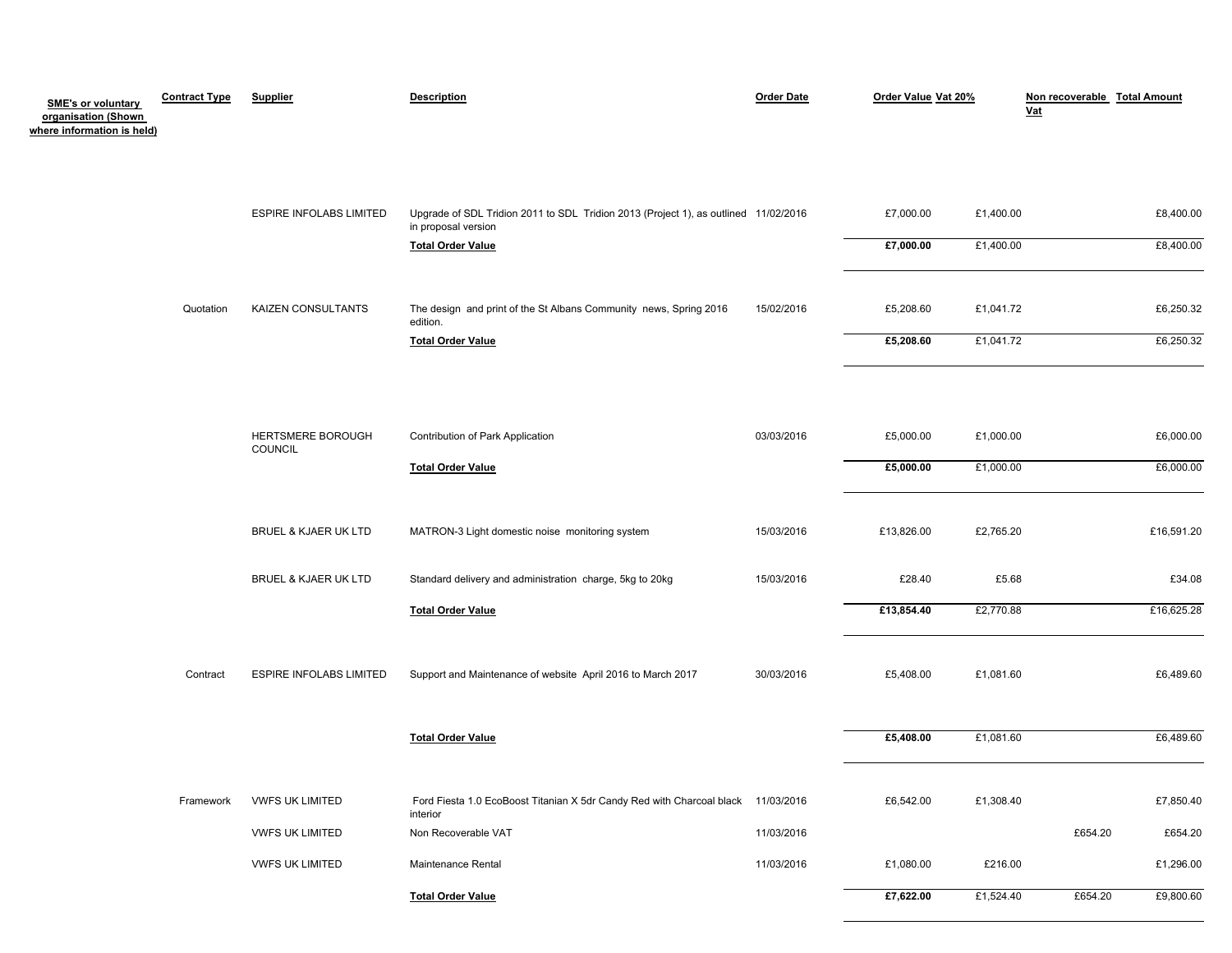| <b>SME's or voluntary</b>                         | <b>Contract Type</b> | <b>Supplier</b>                       | <b>Description</b>                                                             | <b>Order Date</b> | Order Value Vat 20% |           | Non recoverable Total Amount<br>$vat$ |
|---------------------------------------------------|----------------------|---------------------------------------|--------------------------------------------------------------------------------|-------------------|---------------------|-----------|---------------------------------------|
| organisation (Shown<br>where information is held) |                      |                                       |                                                                                |                   |                     |           |                                       |
|                                                   | Quotation            | UNIVERSITY OF LEEDS                   | Consultancy work on the St Albans Air Quality Action Plan study                | 23/03/2016        | £13,298.57          | £2,659.71 | £15,958.28                            |
|                                                   |                      |                                       | <b>Total Order Value</b>                                                       |                   | £13,298.57          | £2,659.71 | £15,958.28                            |
|                                                   |                      | XPRESS SOFTWARE                       | Electoral Management Software                                                  | 30/03/2016        | £12,500.00          | £2,500.00 | £15,000.00                            |
|                                                   |                      | SOLUTIONS                             | <b>Total Order Value</b>                                                       |                   | £12,500.00          | £2,500.00 | £15,000.00                            |
|                                                   |                      | <b>NET NATIVES</b>                    | St Albans Councils digital marketing campaign                                  | 11/01/2016        | £12,015.00          | £2,403.00 | £14,418.00                            |
|                                                   |                      |                                       | <b>Total Order Value</b>                                                       |                   | £12,015.00          | £2,403.00 | £14,418.00                            |
|                                                   |                      | HOMETRACK DATA SYSTEMS                | Renewal of hometrack services for St Albans Council 02/02/2016 -<br>02/02/2017 | 18/01/2016        | £6,500.00           | £1,300.00 | £7,800.00                             |
|                                                   |                      |                                       | <b>Total Order Value</b>                                                       |                   | £6,500.00           | £1,300.00 | £7,800.00                             |
|                                                   |                      | SEC-1 LIMITED                         | IT Software - Sec 1 watchguard annual managed services                         | 20/01/2016        | £11,366.66          | £2,273.33 | £13,639.99                            |
|                                                   |                      |                                       | <b>Total Order Value</b>                                                       |                   | £11,366.66          | £2,273.33 | £13,639.99                            |
|                                                   |                      | <b>IBASE MEDIA SERVICES LTD</b>       | iBase Trinity for and iBase upgrade to Trinity.                                | 25/01/2016        | £4,200.00           | £840.00   | £5,040.00                             |
|                                                   |                      | <b>IBASE MEDIA SERVICES LTD</b>       | iBase trinity annual support and maintenance.                                  | 25/01/2016        | £840.00             | £168.00   | £1,008.00                             |
|                                                   |                      |                                       | <b>Total Order Value</b>                                                       |                   | £5,040.00           | £1,008.00 | £6,048.00                             |
|                                                   | Contract             | NORTHGATE PUBLIC<br>SERVICES (UK) LTD | Provision of year end RDBA and network/server support                          | 28/01/2016        | £5,150.00           | £1,030.00 | £6,180.00                             |
|                                                   |                      |                                       | <b>Total Order Value</b>                                                       |                   | £5,150.00           | £1,030.00 | £6,180.00                             |
|                                                   | Contract             | NORTHGATE PUBLIC                      | Northgate IKEN case management and Citirx provision.                           | 08/02/2016        | £14,220.00          | £2,844.00 | £17,064.00                            |
|                                                   |                      | SERVICES (UK) LTD                     | <b>Total Order Value</b>                                                       |                   | £14,220.00          | £2,844.00 | £17,064.00                            |
|                                                   |                      |                                       |                                                                                |                   |                     |           |                                       |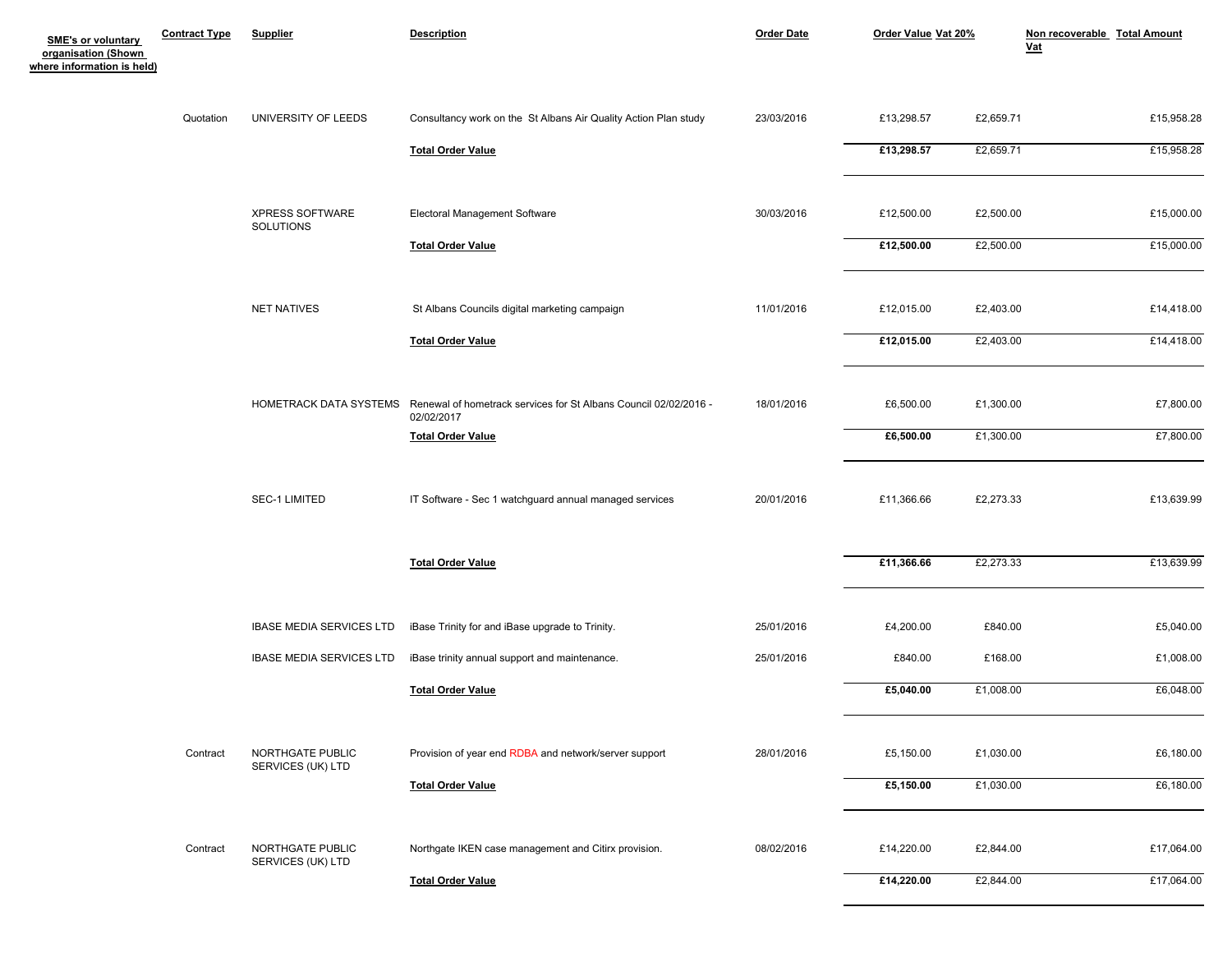| <b>SME's or voluntary</b><br>organisation (Shown<br>where information is held) | <b>Contract Type</b> | <b>Supplier</b>                       | <b>Description</b>                                                                  | <b>Order Date</b> | Order Value Vat 20% |            | Non recoverable Total Amount<br>$vat$ |  |
|--------------------------------------------------------------------------------|----------------------|---------------------------------------|-------------------------------------------------------------------------------------|-------------------|---------------------|------------|---------------------------------------|--|
|                                                                                |                      | FORESIGHT CONSULTING                  | Managed service review inclusive of expenses                                        | 19/02/2016        | £11,500.00          | £2,300.00  | £13,800.00                            |  |
|                                                                                |                      |                                       | <b>Total Order Value</b>                                                            |                   | £11,500.00          | £2,300.00  | £13,800.00                            |  |
|                                                                                |                      | PETER LOCKYER<br>ADVERTISING LIMITED  | Advert placement for transformation and Waste Management roles                      | 25/02/2016        | £9,350.00           | £1,870.00  | £11,220.00                            |  |
|                                                                                |                      |                                       | <b>Total Order Value</b>                                                            |                   | £9,350.00           | £1,870.00  | £11,220.00                            |  |
|                                                                                |                      | PETER LOCKYER<br>ADVERTISING LIMITED  | Planning Composite on Planner Magazine and on website.                              | 25/02/2016        | £9,350.00           | £1,870.00  | £11,220.00                            |  |
|                                                                                |                      |                                       | <b>Total Order Value</b>                                                            |                   | £9,350.00           | £1,870.00  | £11,220.00                            |  |
|                                                                                |                      | PETER LOCKYER<br>ADVERTISING LIMITED  | Production cost of Transformation manager advert for guardian.                      | 25/02/2016        | £25.00              | £5.00      | £30.00                                |  |
|                                                                                |                      | PETER LOCKYER<br>ADVERTISING LIMITED  | Radio advertising campaign                                                          | 25/02/2016        | £1,991.93           | £398.39    | £2,390.32                             |  |
|                                                                                |                      | PETER LOCKYER<br>ADVERTISING LIMITED  | planning E-sources campaign                                                         | 25/02/2016        | £6,032.50           | £1,206.50  | £7,239.00                             |  |
|                                                                                |                      | PETER LOCKYER<br>ADVERTISING LIMITED  | Democratic Services Office placement on working mums and microsite.                 | 25/02/2016        | £94.50              | £18.90     | £113.40                               |  |
|                                                                                |                      |                                       | <b>Total Order Value</b>                                                            |                   | £8,143.93           | £1,628.79  | £9,772.72                             |  |
|                                                                                |                      | NORTHGATE PUBLIC<br>SERVICES (UK) LTD | Local council tax reduction and payment deduction software module.                  | 01/03/2016        | £5,608.61           | £1,121.72  | £6,730.33                             |  |
|                                                                                |                      |                                       | <b>Total Order Value</b>                                                            |                   | £5,608.61           | £1,121.72  | £6,730.33                             |  |
|                                                                                |                      | NORTHGATE PUBLIC<br>SERVICES (UK) LTD | Provision of NPS services                                                           | 21/03/2016        | £16,890.00          | £3,378.00  | £20,268.00                            |  |
|                                                                                |                      |                                       | <b>Total Order Value</b>                                                            |                   | £16,890.00          | £3,378.00  | £20,268.00                            |  |
|                                                                                | Framework            |                                       | BYTES TECHNOLOGY GROUP VMware enterprise plus acceleration kit annual renewal       | 23/03/2016        | £5,020.52           | £1,004.10  | £6,024.62                             |  |
|                                                                                |                      |                                       | <b>Total Order Value</b>                                                            |                   | £5,020.52           | £1,004.10  | £6,024.62                             |  |
|                                                                                | Framework            |                                       | BYTES TECHNOLOGY GROUP Microsoft Enterprise agreement renewal licensing for servers | 24/03/2016        | £64,171.30          | £12,834.26 | £77,005.56                            |  |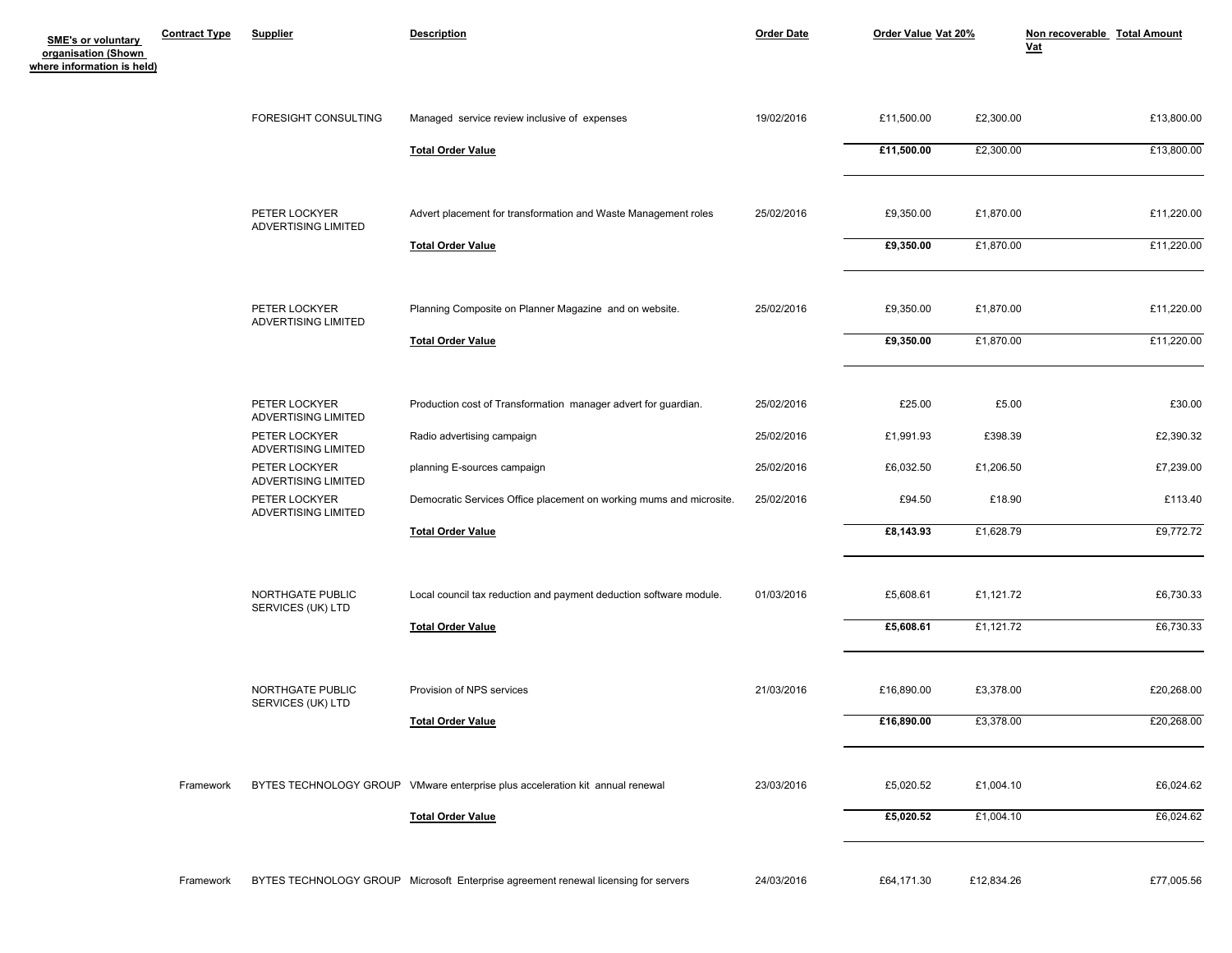| SME's or voluntary<br>organisation (Shown<br>where information is held) | <b>Contract Type</b> | <b>Supplier</b>                       | <b>Description</b>                                                                                                  | <b>Order Date</b> | Order Value Vat 20% |            | Non recoverable Total Amount<br>$vat$ |            |
|-------------------------------------------------------------------------|----------------------|---------------------------------------|---------------------------------------------------------------------------------------------------------------------|-------------------|---------------------|------------|---------------------------------------|------------|
|                                                                         |                      |                                       | <b>Total Order Value</b>                                                                                            |                   | £64,171.30          | £12,834.26 |                                       | £77,005.56 |
|                                                                         | Framework            | LEX AUTOLEASE LIMITED                 | Ford Mondeo 1.5 TDCi ECOnetic Titanium 5dr in Deep                                                                  | 29/01/2016        | £9,548.52           | £1,909.70  |                                       | £11,458.22 |
|                                                                         |                      | LEX AUTOLEASE LIMITED                 | Non Recoverable VAT.                                                                                                | 29/01/2016        |                     |            | £954.84                               | £954.84    |
|                                                                         |                      | LEX AUTOLEASE LIMITED                 | Maintenance Rental.                                                                                                 | 29/01/2016        | £1,522.08           | £304.42    |                                       | £1,826.50  |
|                                                                         |                      |                                       | <b>Total Order Value</b>                                                                                            |                   | £11,070.60          | £2,214.12  | £954.84                               | £14,239.56 |
|                                                                         |                      |                                       | BOTTOMLINE TECHNOLOGIES e-Pay v2.0.3 upgrade includes the critical Bacs Transport Layer Security 15/02/2016         |                   | £6,963.75           | £1,392.75  |                                       | £8,356.50  |
|                                                                         |                      |                                       | <b>Total Order Value</b>                                                                                            |                   | £6,963.75           | £1,392.75  |                                       | £8,356.50  |
|                                                                         | Framework            | <b>VWFS UK LIMITED</b>                | Peugeot 208 1.0 PureTech Active 3dr in Shark Grey with black interior                                               | 16/03/2016        | £4,353.52           | £870.70    |                                       | £5,224.22  |
|                                                                         |                      | <b>VWFS UK LIMITED</b>                | Non Recoverable VAT                                                                                                 | 16/03/2016        |                     |            | £435.36                               | £435.36    |
|                                                                         |                      | <b>VWFS UK LIMITED</b>                | Maintenance Rental                                                                                                  | 16/03/2016        | £1,251.00           | £250.20    |                                       | £1,501.20  |
|                                                                         |                      |                                       | <b>Total Order Value</b>                                                                                            |                   | £5,604.52           | £1,120.90  | £435.36                               | £7,160.78  |
|                                                                         | Contract             | NORTHGATE PUBLIC<br>SERVICES (UK) LTD | For the Software, services and support and maintenance in relation to<br>Revenues implementation modules            | 29/03/2016        | £19,875.00          | £3,975.00  |                                       | £23,850.00 |
|                                                                         |                      |                                       | <b>Total Order Value</b>                                                                                            |                   | £19,875.00          | £3,975.00  |                                       | £23,850.00 |
|                                                                         | Quotation            | <b>TERRAIN SURVEYS LTD</b>            | Topographical survey of 4 mobile home sites                                                                         | 05/01/2016        | £5,200.00           | £1,040.00  |                                       | £6,240.00  |
|                                                                         |                      |                                       | <b>Total Order Value</b>                                                                                            |                   | £5,200.00           | £1,040.00  |                                       | £6,240.00  |
|                                                                         |                      | UK POWER NETWORKS                     | UK power networks to undertake all works required to supply an electricity 12/01/2016<br>connection at Norman Close |                   | £6,176.74           | £1,235.35  |                                       | £7,412.09  |
|                                                                         |                      |                                       | <b>Total Order Value</b>                                                                                            |                   | £6,176.74           | £1,235.35  |                                       | £7,412.09  |
|                                                                         |                      | UK POWER NETWORKS                     | All diversionary works related to the install of a new Low Voltage service at 22/02/2016                            |                   | £8,654.08           | £1,730.82  |                                       | £10,384.90 |
|                                                                         |                      |                                       | 1-5 Hall Place Gardens, St Albans<br><b>Total Order Value</b>                                                       |                   | £8,654.08           | £1,730.82  |                                       | £10,384.90 |
|                                                                         |                      |                                       |                                                                                                                     |                   |                     |            |                                       |            |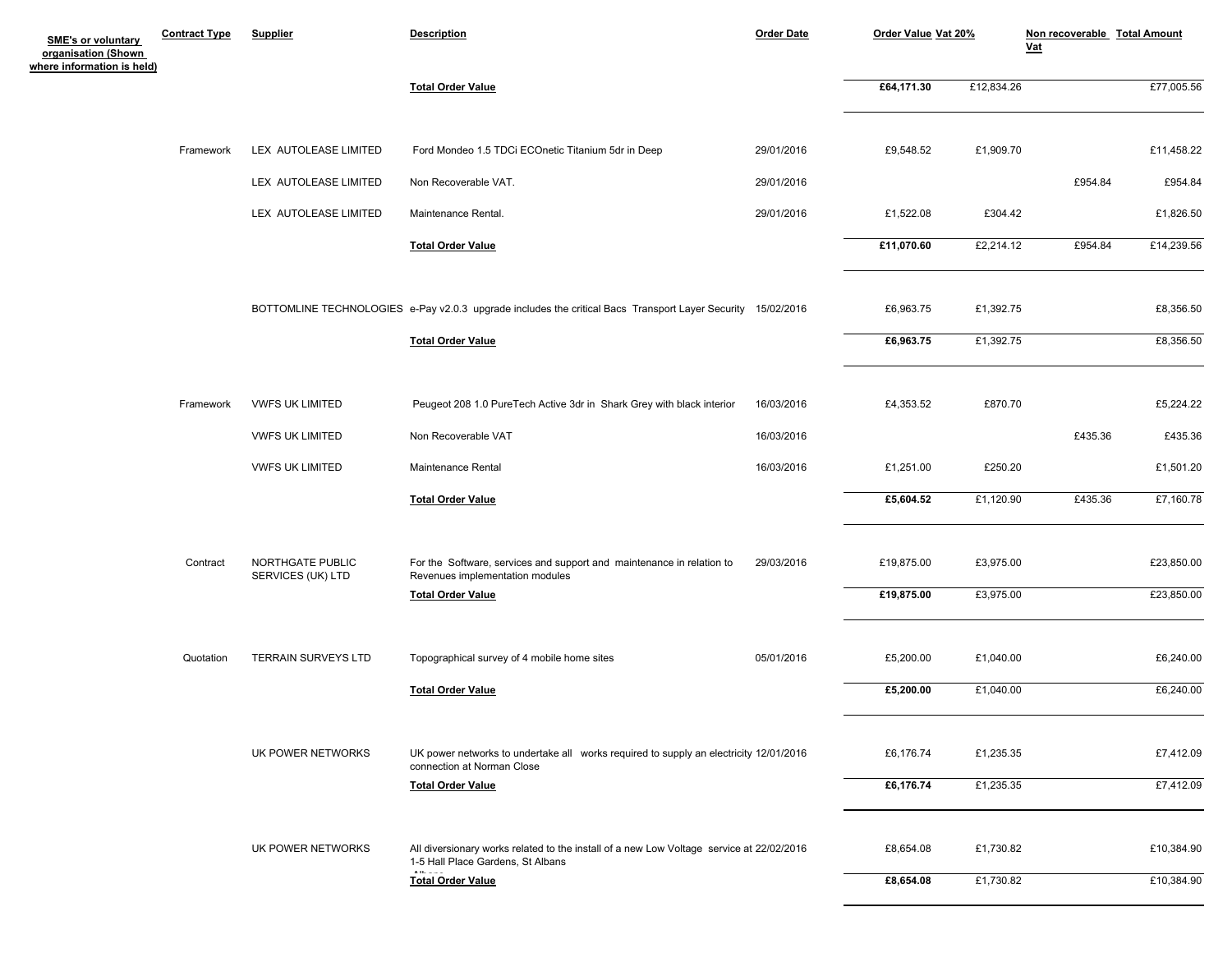| <b>SME's or voluntary</b><br>organisation (Shown<br>where information is held) | <b>Contract Type</b> | <b>Supplier</b>                  | <b>Description</b>                                                                                                          | <b>Order Date</b> | Order Value Vat 20% |           | Non recoverable Total Amount<br><u>Vat</u> |
|--------------------------------------------------------------------------------|----------------------|----------------------------------|-----------------------------------------------------------------------------------------------------------------------------|-------------------|---------------------|-----------|--------------------------------------------|
|                                                                                |                      | UK POWER NETWORKS                | All diversionary works related to the install of a new Low Voltage service at 22/02/2016<br>8-24 High Oak, St Albans        |                   | £8,281.13           | £1,656.23 | £9,937.36                                  |
|                                                                                |                      |                                  | <b>Total Order Value</b>                                                                                                    |                   | £8,281.13           | £1,656.23 | £9,937.36                                  |
|                                                                                | Quotation            | <b>B J BUILDING SERVICES LTD</b> | To carry out redecoration and flooring works                                                                                | 11/01/2016        | £8,469.00           | £1,693.80 | £10,162.80                                 |
|                                                                                |                      |                                  | <b>Total Order Value</b>                                                                                                    |                   | £8,469.00           | £1,693.80 | £10,162.80                                 |
|                                                                                | Quotation            | AG TREECARE LTD                  | To carry out woodland management works at Bentsley Spinney all as<br>specified by Paul Evans                                | 12/01/2016        | £5,100.00           | £1,020.00 | £6,120.00                                  |
|                                                                                |                      |                                  | <b>Total Order Value</b>                                                                                                    |                   | £5,100.00           | £1,020.00 | £6,120.00                                  |
|                                                                                | Tender               | <b>CARMELCREST LTD</b>           | Carry out all works as per our tender documentation and specification for<br>the refurbishment of car park expansion joints | 28/01/2016        | £47,313.20          | £9,462.64 | £56,775.84                                 |
|                                                                                |                      |                                  | <b>Total Order Value</b>                                                                                                    |                   | £47,313.20          | £9,462.64 | £56,775.84                                 |
|                                                                                |                      | SHARPE PRITCHARD                 | Legal support for waste contract mobilisation to include standstill letters<br>and contract completion.                     | 29/01/2016        | £15,000.00          | £3,000.00 | £18,000.00                                 |
|                                                                                |                      |                                  | <b>Total Order Value</b>                                                                                                    |                   | £15,000.00          | £3,000.00 | £18,000.00                                 |
|                                                                                | Contract             | LTD                              | POWER TECNIQUE SERVICE To carry out full annual maintenance service. 04.03.16-03.03.17                                      | 08/02/2016        | £1,368.00           | £273.60   | £1,641.60                                  |
|                                                                                |                      | LTD                              | POWER TECNIQUE SERVICE To carry out full annual maintenance service. 04.03.17-03.03.18                                      | 08/02/2016        | £1,368.00           | £273.60   | £1,641.60                                  |
|                                                                                |                      | LTD                              | POWER TECNIQUE SERVICE To carry out full annual maintenance service. 04.03.18-03.03.19                                      | 08/02/2016        | £1,368.00           | £273.60   | £1,641.60                                  |
|                                                                                |                      | LTD                              | POWER TECNIQUE SERVICE To carry out full annual maintenance service. 04.03.19-03.03.20                                      | 08/02/2016        | £1,368.00           | £273.60   | £1,641.60                                  |
|                                                                                |                      | <b>LTD</b>                       | POWER TECNIQUE SERVICE To carry out full annual maintenance service. 04.03.20-03.03.21                                      | 08/02/2016        | £1,368.00           | £273.60   | £1.641.60                                  |
|                                                                                |                      |                                  | <b>Total Order Value</b>                                                                                                    |                   | £6,840.00           | £1,368.00 | £8,208.00                                  |
|                                                                                | Tender               | POINT BUILDERS                   | Sopwell Nunnery Ruins- Carry out all re-pointing works as per our<br>specification and structural engineers report          | 22/02/2016        | £21,900.00          | £4,380.00 | £26,280.00                                 |
|                                                                                |                      |                                  | <b>Total Order Value</b>                                                                                                    |                   | £21,900.00          | £4,380.00 | £26,280.00                                 |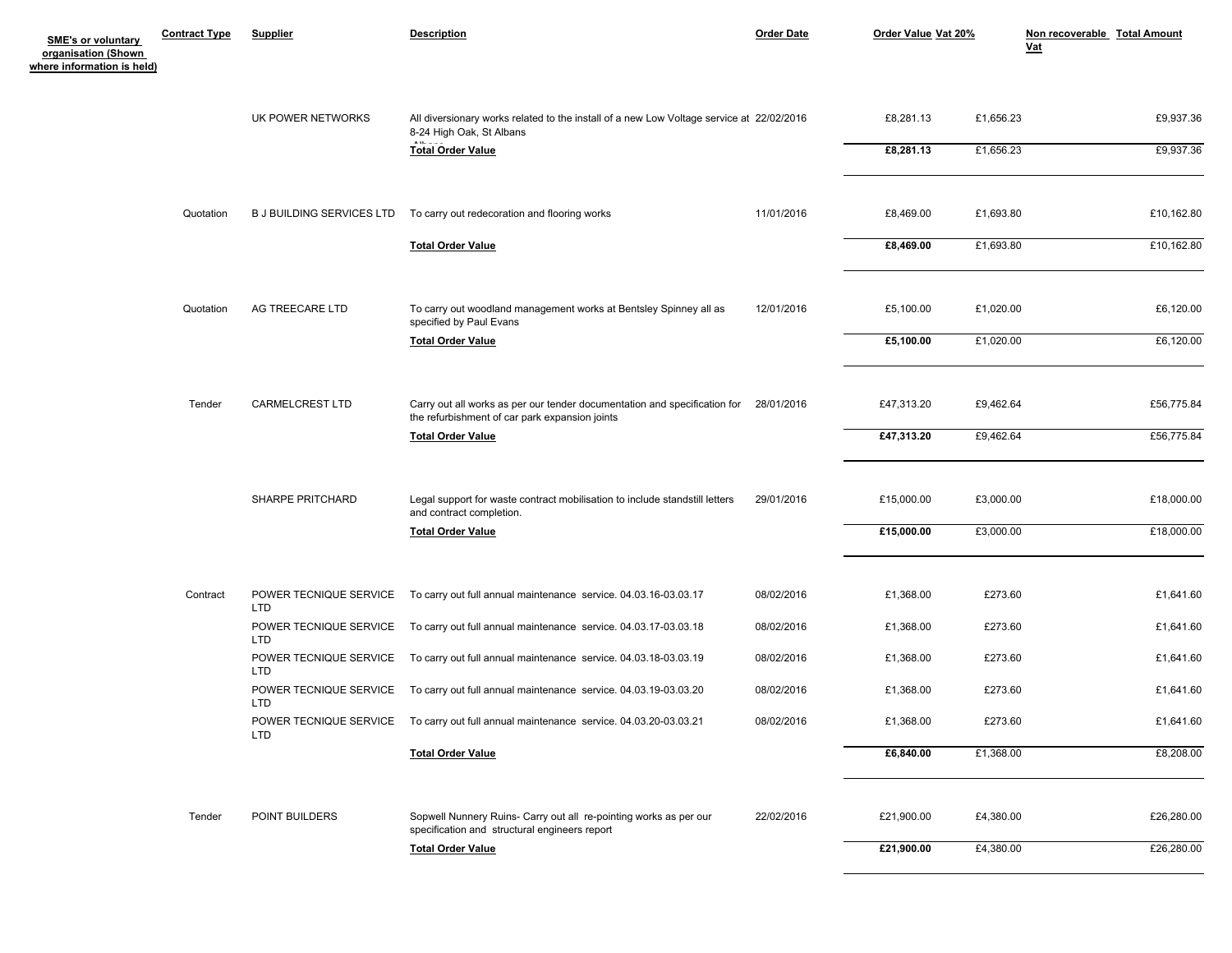| <b>SME's or voluntary</b><br>organisation (Shown<br>where information is held) | <b>Contract Type</b> | <b>Supplier</b>                                 | <b>Description</b>                                                                                                                    | <b>Order Date</b> | Order Value Vat 20% |           | Non recoverable Total Amount<br><b>Vat</b> |
|--------------------------------------------------------------------------------|----------------------|-------------------------------------------------|---------------------------------------------------------------------------------------------------------------------------------------|-------------------|---------------------|-----------|--------------------------------------------|
|                                                                                | Quotation            | <b>B J BUILDING SERVICES LTD</b>                | Batchwood Sports Centre-Dojo- Carry out all works as per our specification 22/02/2016<br>to provide and install wider emergency doors |                   | £6,499.00           | £1,299.80 | £7,798.80                                  |
|                                                                                |                      |                                                 | <b>Total Order Value</b>                                                                                                              |                   | £6,499.00           | £1,299.80 | £7,798.80                                  |
|                                                                                |                      |                                                 | PGS INSTALLATIONS LIMITED Everlasting Lane Play Area-Supply and install Slide, safety surfacing, new 11/03/2016<br>swing and gate     |                   | £7,298.00           | £1,459.60 | £8,757.60                                  |
|                                                                                |                      |                                                 | PGS INSTALLATIONS LIMITED Everlasting Lane Play Area- Supply and install springy mobile                                               | 11/03/2016        | £987.00             | £197.40   | £1,184.40                                  |
|                                                                                |                      |                                                 | <b>Total Order Value</b>                                                                                                              |                   | £8,285.00           | £1,657.00 | £9,942.00                                  |
|                                                                                | Quotation            | HARTON (CIVIL ENG.& ROAD<br>CONTRACTORS ) L     | Carry out path repairs at various locations within Rothampstead Park                                                                  | 14/03/2016        | £11,093.00          | £2,218.60 | £13,311.60                                 |
|                                                                                |                      |                                                 | <b>Total Order Value</b>                                                                                                              |                   | £11,093.00          | £2,218.60 | £13,311.60                                 |
|                                                                                |                      | SHARPE PRITCHARD                                | Legal support for waste contract mobilisation to include standstill letters<br>and contract completion.                               | 16/03/2016        | £15,000.00          | £3,000.00 | £18,000.00                                 |
|                                                                                |                      |                                                 | <b>Total Order Value</b>                                                                                                              |                   | £15,000.00          | £3,000.00 | £18,000.00                                 |
|                                                                                |                      | MRS ENVIRONMENTAL<br>SERVICES LTD (AMEY)        | Fontmell Sink hole works for January                                                                                                  | 18/03/2016        | £4,592.21           | £918.44   | £5,510.65                                  |
|                                                                                |                      | <b>MRS ENVIRONMENTAL</b><br>SERVICES LTD (AMEY) | Fontmell Sinkhole works for December 2015                                                                                             | 18/03/2016        | £38,342.10          | £7,668.42 | £46,010.52                                 |
|                                                                                |                      |                                                 | <b>Total Order Value</b>                                                                                                              |                   | £42,934.31          | £8,586.86 | £51,521.17                                 |
|                                                                                |                      | THE ARTS COUNCIL OF<br><b>ENGLAND</b>           | Repayment of Arts Council grant project relating to Conservation station                                                              | 21/03/2016        | £17,147.00          | £3,429.40 | £20,576.40                                 |
|                                                                                |                      |                                                 | <b>Total Order Value</b>                                                                                                              |                   | £17,147.00          | £3,429.40 | £20,576.40                                 |
|                                                                                | Quotation            | HARTON (CIVIL ENG.& ROAD<br>CONTRACTORS)        | Carry out mortar pointing to failed brickwork pointing to failed brickwork<br>pointing on the Nickey Line bridge                      | 23/03/2016        | £7,640.60           | £1,528.12 | £9,168.72                                  |
|                                                                                |                      |                                                 | <b>Total Order Value</b>                                                                                                              |                   | £7,640.60           | £1,528.12 | £9,168.72                                  |
|                                                                                | Quotation            | FRANK COOPER & SON<br>LIMITED                   | Tree planting at Cotlandswick Leisure centre                                                                                          | 23/03/2016        | £6,735.00           | £1,347.00 | £8,082.00                                  |
|                                                                                |                      |                                                 | <b>Total Order Value</b>                                                                                                              |                   | £6,735.00           | £1,347.00 | £8,082.00                                  |
|                                                                                |                      |                                                 |                                                                                                                                       |                   |                     |           |                                            |